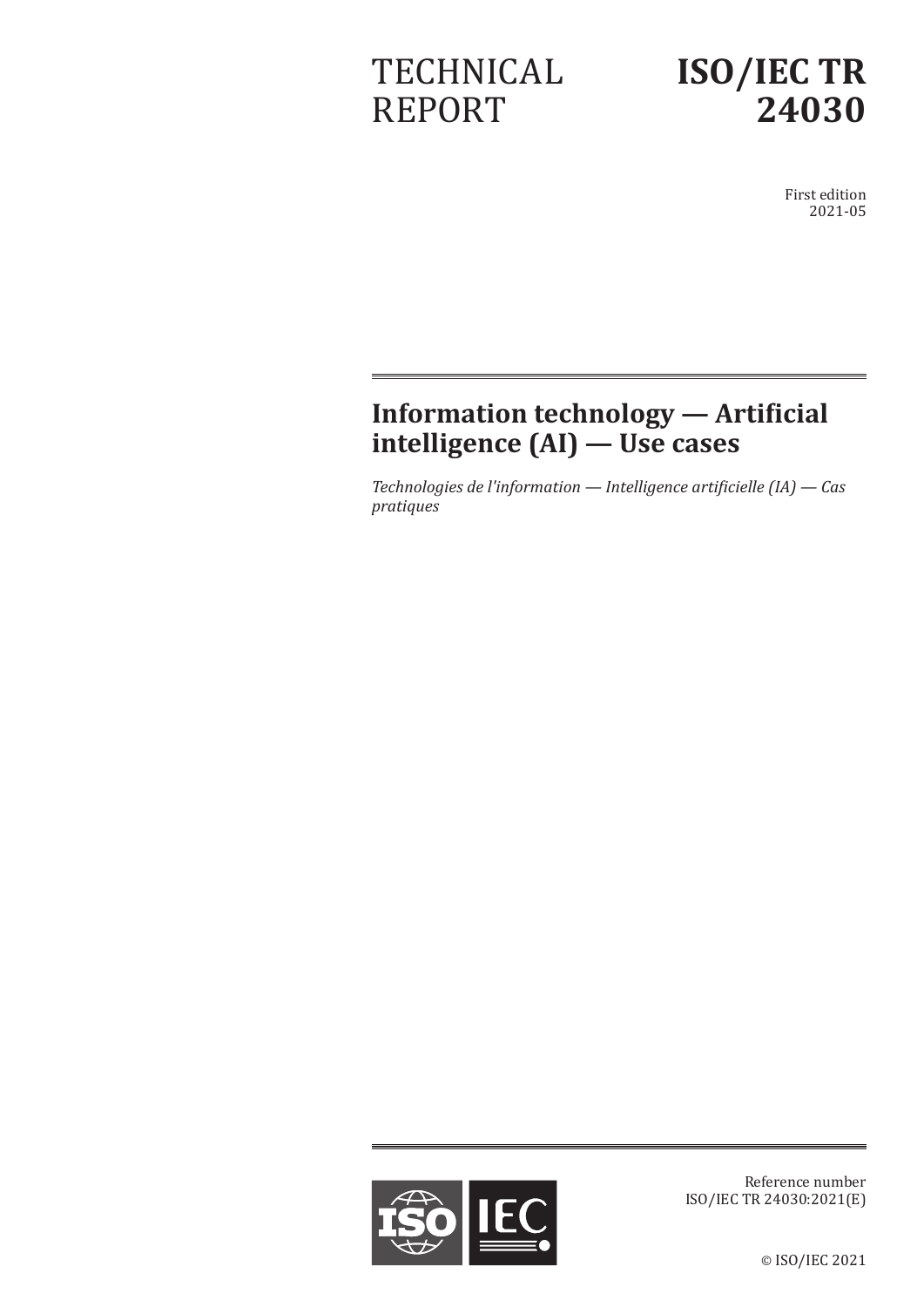

#### **COPYRIGHT PROTECTED DOCUMENT**

© ISO/IEC 2021

All rights reserved. Unless otherwise specified, or required in the context of its implementation, no part of this publication may be reproduced or utilized otherwise in any form or by any means, electronic or mechanical, including photocopying, or posting on the internet or an intranet, without prior written permission. Permission can be requested from either ISO at the address below or ISO's member body in the country of the requester.

ISO copyright office CP 401 • Ch. de Blandonnet 8 CH-1214 Vernier, Geneva Phone: +41 22 749 01 11 Email: copyright@iso.org Website: www.iso.org

Published in Switzerland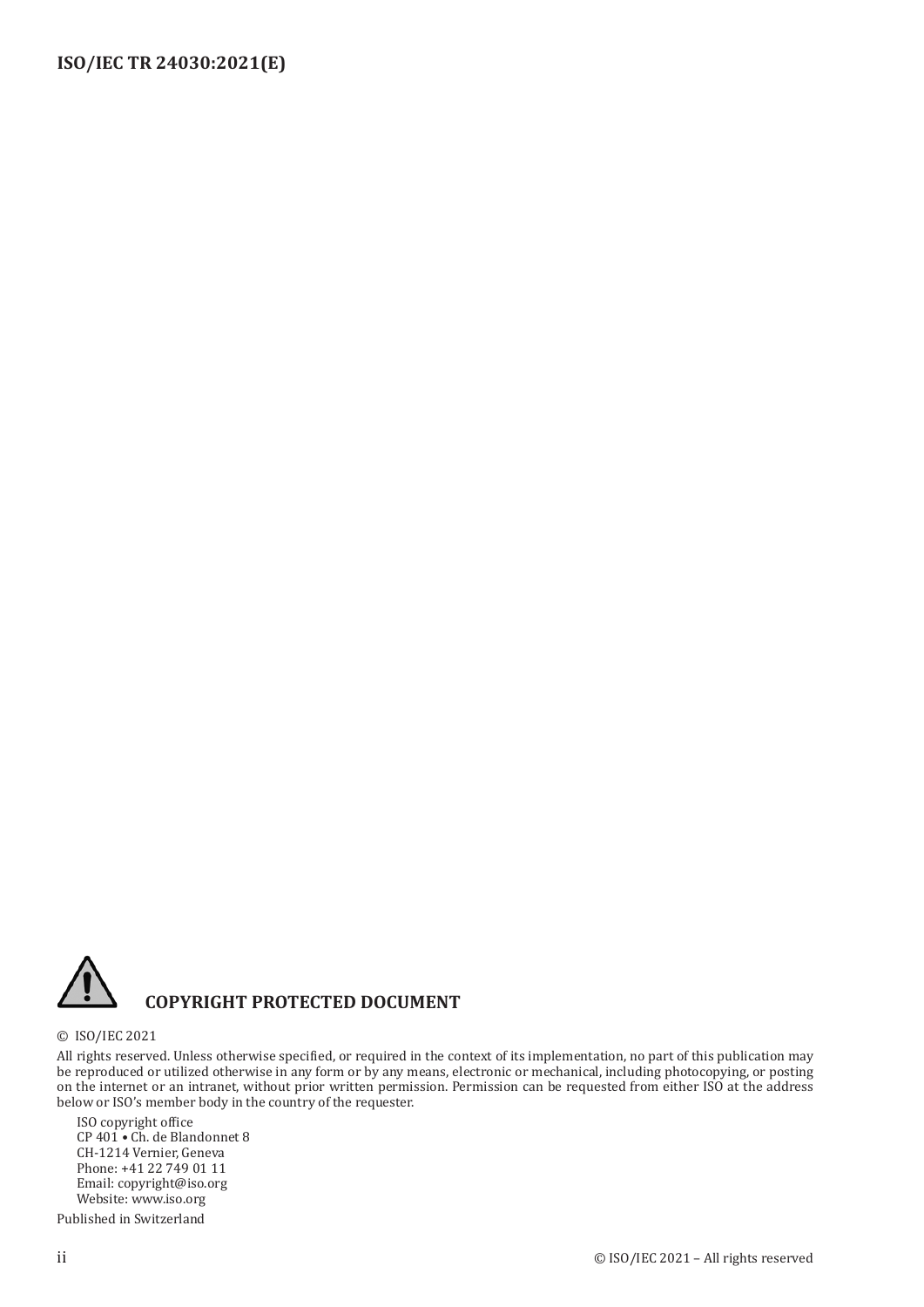Page

| 1 |            |                                                                                                                 |  |
|---|------------|-----------------------------------------------------------------------------------------------------------------|--|
| 2 |            |                                                                                                                 |  |
| 3 |            |                                                                                                                 |  |
| 4 |            |                                                                                                                 |  |
| 5 |            |                                                                                                                 |  |
|   | 5.1        |                                                                                                                 |  |
|   | 5.2        |                                                                                                                 |  |
|   | 5.3<br>5.4 |                                                                                                                 |  |
|   |            |                                                                                                                 |  |
| 6 |            | Use cases 21 March 2014 and 2015 and 2016 and 2017 and 2018 and 2018 and 2019 and 2018 and 2019 and 2019 and 20 |  |
|   | 6.1<br>6.2 |                                                                                                                 |  |
|   | 6.3        |                                                                                                                 |  |
|   | 6.4        |                                                                                                                 |  |
|   |            | 6.4.1                                                                                                           |  |
|   |            | 6.4.2                                                                                                           |  |
|   | 6.5        |                                                                                                                 |  |
|   |            | 6.5.1<br>6.5.2                                                                                                  |  |
|   |            | 6.5.3                                                                                                           |  |
|   | 6.6        |                                                                                                                 |  |
|   |            | 6.6.1                                                                                                           |  |
|   |            | 6.6.2                                                                                                           |  |
|   | 6.7        |                                                                                                                 |  |
| 7 |            | Use cases summaries <b><i>immunities</i> 16</b>                                                                 |  |
|   | 7.1        |                                                                                                                 |  |
|   | 7.2        | AI to understand adulteration in commonly used food items (use case 19) 23<br>7.2.1                             |  |
|   |            | 7.2.2                                                                                                           |  |
|   |            | Ecosystems management from causal relation inference from<br>7.2.3                                              |  |
|   |            |                                                                                                                 |  |
|   |            | Real-time segmentation and prediction of plant growth dynamics using<br>7.2.4                                   |  |
|   |            |                                                                                                                 |  |
|   | 7.3        | Improving conversion rates and return on investment (RoI) with AI<br>7.3.1                                      |  |
|   |            |                                                                                                                 |  |
|   |            | 7.3.2                                                                                                           |  |
|   |            | 7.3.3                                                                                                           |  |
|   | 7.4        | $Education  \hspace*{20pt}  \  \, 27$                                                                           |  |
|   |            | 7.4.1                                                                                                           |  |
|   |            | 7.4.2<br>7.4.3                                                                                                  |  |
|   |            | 7.4.4                                                                                                           |  |
|   |            | 7.4.5                                                                                                           |  |
|   |            | AI adaptive learning platform for personalized learning (use case 102)30<br>7.4.6                               |  |
|   |            | 7.4.7                                                                                                           |  |
|   | 7.5        |                                                                                                                 |  |
|   |            | 7.5.1<br>AI-dispatcher (operator) of large-scale distributed energy system                                      |  |
|   | 7.6        |                                                                                                                 |  |
|   |            |                                                                                                                 |  |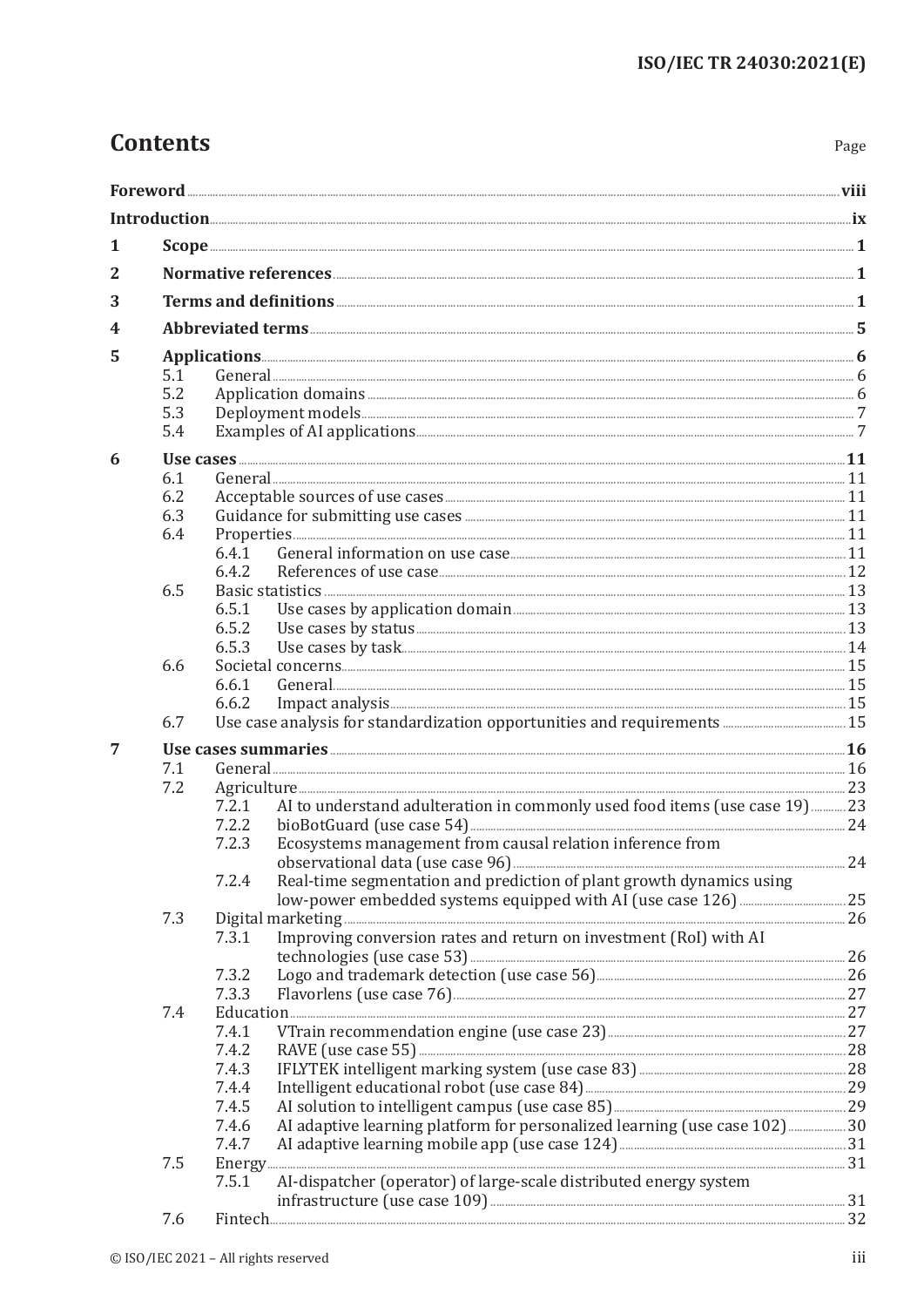|     | 7.6.1  |                                                                                    |  |
|-----|--------|------------------------------------------------------------------------------------|--|
|     | 7.6.2  |                                                                                    |  |
|     | 7.6.3  |                                                                                    |  |
|     | 7.6.4  |                                                                                    |  |
|     | 7.6.5  |                                                                                    |  |
|     | 7.6.6  |                                                                                    |  |
| 7.7 |        |                                                                                    |  |
|     | 7.7.1  | Explainable artificial intelligence for genomic medicine (use case 1)  36          |  |
|     | 7.7.2  | Improve clinical decision-making and risk assessment in mental                     |  |
|     |        | healthcare (use case 2) <b>Manual Equation Control</b> and 36                      |  |
|     | 7.7.3  | Computer-aided diagnosis in medical imaging based on machine learning              |  |
|     |        |                                                                                    |  |
|     | 7.7.4  | AI solution to predict post-operative visual acuity for LASIK surgeries            |  |
|     |        |                                                                                    |  |
|     | 7.7.5  |                                                                                    |  |
|     | 7.7.6  | AI solution for quality control of electronic medical records (EMR) in real        |  |
|     |        |                                                                                    |  |
|     | 7.7.7  | Dialogue-based social care services for people with mental illness,                |  |
|     |        |                                                                                    |  |
|     | 7.7.8  | Pre-screening of cavity and oral diseases based on 2D digital images (use          |  |
|     |        |                                                                                    |  |
|     | 7.7.9  | Real-time patient support and medical information service applying                 |  |
|     |        |                                                                                    |  |
|     | 7.7.10 | Integrated recommendation solution for prosthodontic treatments (use               |  |
|     |        |                                                                                    |  |
|     | 7.7.11 |                                                                                    |  |
|     | 7.7.12 |                                                                                    |  |
|     | 7.7.13 |                                                                                    |  |
|     | 7.7.14 |                                                                                    |  |
|     | 7.7.15 | Predicting relapse of a dialysis patient during treatment (use case 87) 43         |  |
|     | 7.7.16 |                                                                                    |  |
|     | 7.7.17 |                                                                                    |  |
|     | 7.7.18 | AI based text to speech services with personal voices for people with              |  |
|     |        |                                                                                    |  |
|     | 7.7.19 | AI platform for chest CT-scan analysis (early stage lung cancer detection)         |  |
|     |        |                                                                                    |  |
|     | 7.7.20 | AI-based design of pharmacologically relevant targets with target                  |  |
|     |        |                                                                                    |  |
|     | 7.7.21 | AI-based mapping of optical to multi-electrode catheter recordings for             |  |
|     |        |                                                                                    |  |
|     | 7.7.22 | AI solution for end-to-end processing of cell microscopy images (use case 115)47   |  |
|     | 7.7.23 | Generation of computer tomography scans from magnetic resonance                    |  |
|     |        |                                                                                    |  |
|     | 7.7.24 | Improving the knowledge base of prescriptions for drug and non-drug                |  |
|     |        | therapy and its use as a tool in support of medical professionals (use case 117)49 |  |
|     | 7.7.25 | Neural network formation of 3D-model orthopedic insoles (use case 121)50           |  |
|     | 7.7.26 |                                                                                    |  |
|     | 7.7.27 | Support system for optimization and personalization of drug therapy (use           |  |
|     |        |                                                                                    |  |
|     | 7.7.28 |                                                                                    |  |
|     | 7.7.29 |                                                                                    |  |
| 7.8 |        |                                                                                    |  |
|     | 7.8.1  |                                                                                    |  |
|     | 7.8.2  | Social humanoid technology capable of multi-modal context recognition              |  |
|     |        |                                                                                    |  |
|     | 7.8.3  |                                                                                    |  |
| 7.9 |        |                                                                                    |  |
|     | 7.9.1  | Autonomous network and automation level definition (use case 30)55                 |  |
|     |        |                                                                                    |  |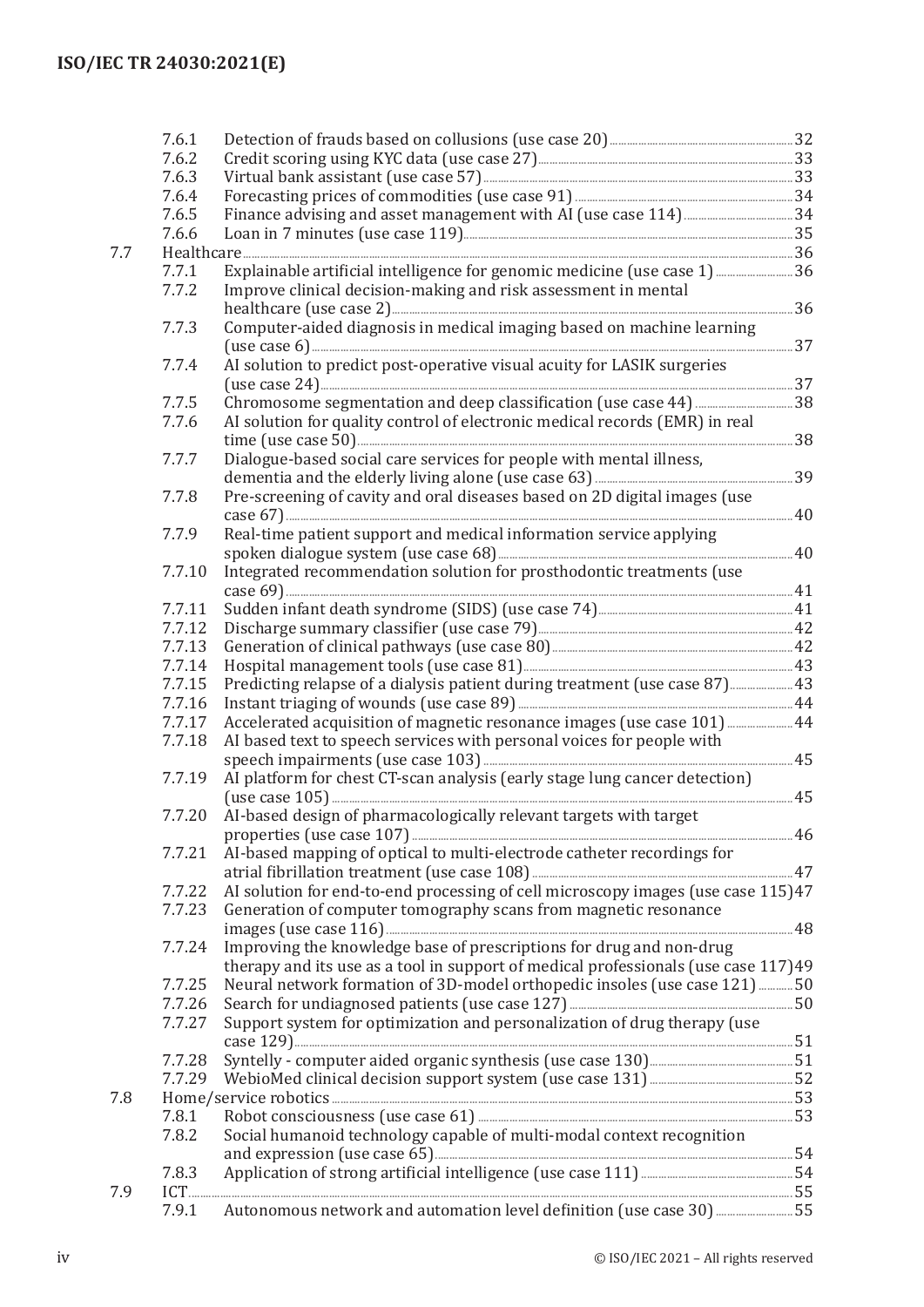|      | 7.9.2  |                                                                                    |  |
|------|--------|------------------------------------------------------------------------------------|--|
|      | 7.9.3  | A judging support system for gymnastics using 3D sensing (use case 70)56           |  |
|      | 7.9.4  |                                                                                    |  |
|      | 7.9.5  | Carrier interference detection and removal for satellite communication             |  |
|      |        |                                                                                    |  |
|      | 7.9.6  |                                                                                    |  |
|      | 7.9.7  | Product failure prediction for critical IT infrastructure (use case 86)  58        |  |
|      | 7.9.8  |                                                                                    |  |
|      | 7.9.9  | Optimization of software configurations with AI techniques (use case 99)  59       |  |
|      | 7.9.10 | Better human-computer interaction with advanced language models (use               |  |
|      |        |                                                                                    |  |
| 7.10 |        |                                                                                    |  |
|      | 7.10.1 |                                                                                    |  |
|      | 7.10.2 |                                                                                    |  |
|      | 7.10.3 |                                                                                    |  |
| 7.11 |        |                                                                                    |  |
|      | 7.11.1 |                                                                                    |  |
|      | 7.11.2 |                                                                                    |  |
| 7.12 |        |                                                                                    |  |
|      | 7.12.1 | Anomaly detection in sensor data using deep learning techniques (use               |  |
|      |        |                                                                                    |  |
|      |        |                                                                                    |  |
|      |        |                                                                                    |  |
|      | 7.12.4 |                                                                                    |  |
| 7.13 |        |                                                                                    |  |
|      | 7.13.1 | AI solution to calculate amount of contained material from mass                    |  |
|      |        |                                                                                    |  |
|      | 7.13.2 | AI solution to quickly identify defects during quality assurance process on        |  |
|      | 7.13.3 | Solution to detect signs of failures in wind power generation system (use          |  |
|      |        |                                                                                    |  |
|      | 7.13.4 |                                                                                    |  |
|      | 7.13.5 | Information extraction from hand-marked industrial inspection sheets               |  |
|      |        |                                                                                    |  |
|      | 7.13.6 | Automated defect classification on product surfaces (use case 33)  67              |  |
|      | 7.13.7 |                                                                                    |  |
|      |        |                                                                                    |  |
|      |        |                                                                                    |  |
|      |        | 7.13.10 Machine learning-driven approach to identify weak spots in the             |  |
|      |        |                                                                                    |  |
|      |        | 7.13.11 Machine learning-driven analysis of batch process operation data to        |  |
|      |        |                                                                                    |  |
|      |        | 7.13.12 Empowering autonomous flow meter control - reducing time taken for         |  |
|      |        |                                                                                    |  |
|      |        |                                                                                    |  |
|      |        |                                                                                    |  |
|      |        |                                                                                    |  |
|      |        |                                                                                    |  |
|      |        | 7.13.16 Improvement of productivity of semiconductor manufacturing (use case 82)73 |  |
|      |        |                                                                                    |  |
|      |        | 7.13.18 Analysing and predicting acid treatment effectiveness on bottom hole       |  |
|      |        |                                                                                    |  |
|      |        | 7.13.20 Intelligent technology to control manual operations via video - "Norma"    |  |
|      |        |                                                                                    |  |
|      |        | 7.13.21 Optimization of ferroalloy consumption for a steel production company      |  |
|      |        |                                                                                    |  |
|      |        | 7.13.22 Device control using AI consisting of cloud computing and embedded         |  |
|      |        |                                                                                    |  |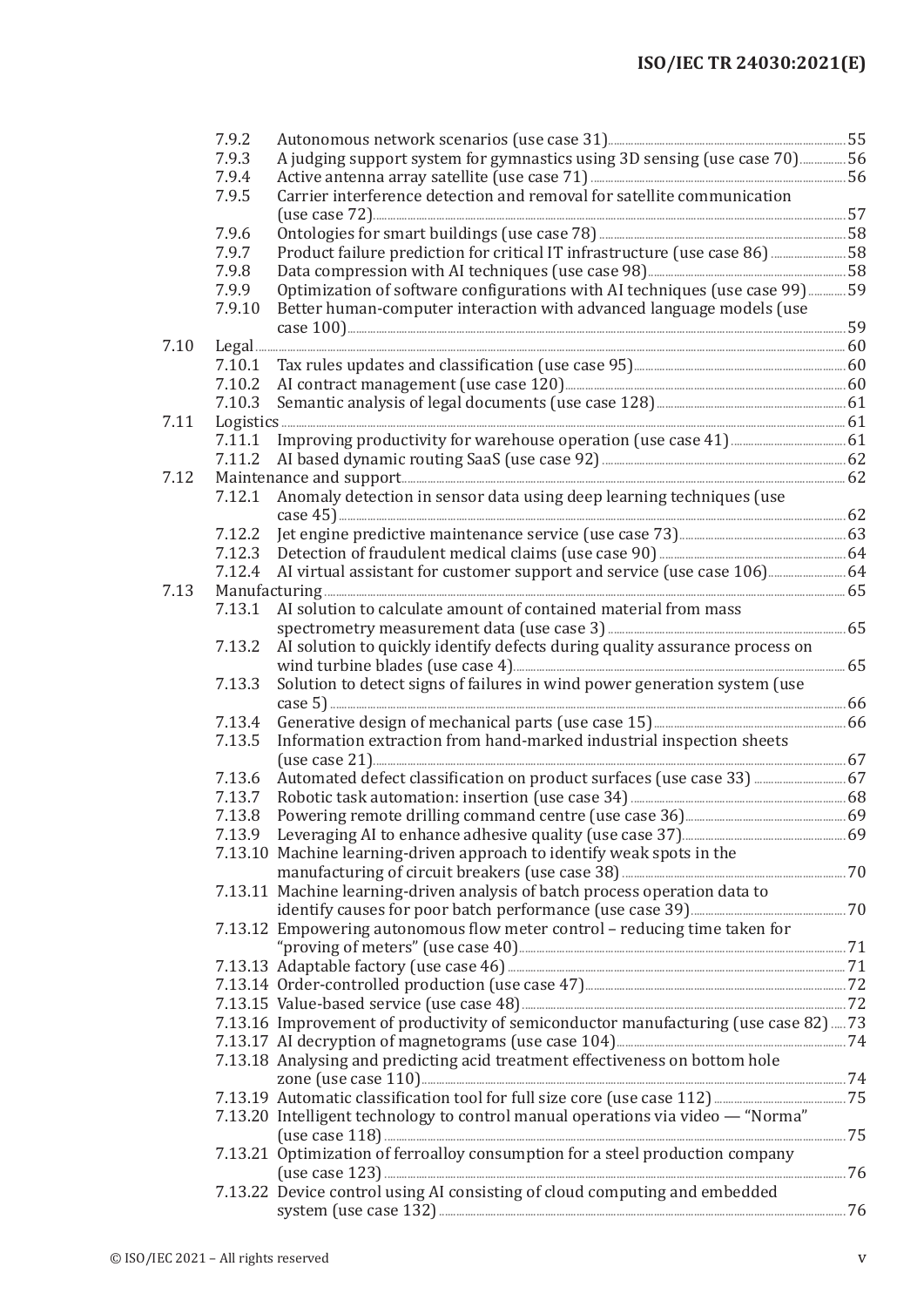| 7.14 |        |                                                                                                                                                                                                                               |  |
|------|--------|-------------------------------------------------------------------------------------------------------------------------------------------------------------------------------------------------------------------------------|--|
|      | 7.14.1 | Predictive analytics for the behaviour and psycho-emotional conditions of                                                                                                                                                     |  |
|      |        | eSports players using heterogeneous data and artificial intelligence (use                                                                                                                                                     |  |
|      |        |                                                                                                                                                                                                                               |  |
| 7.15 |        |                                                                                                                                                                                                                               |  |
|      | 7.15.1 |                                                                                                                                                                                                                               |  |
|      |        |                                                                                                                                                                                                                               |  |
|      | 7.15.2 | AI solution to help mobile phones to have better picture effect (use case 32) 79                                                                                                                                              |  |
| 7.16 |        |                                                                                                                                                                                                                               |  |
|      | 7.16.1 |                                                                                                                                                                                                                               |  |
|      | 7.16.2 | AI sign language interpretation system for people with hearing                                                                                                                                                                |  |
|      |        |                                                                                                                                                                                                                               |  |
|      | 7.16.3 | AI situation explanation service for people with visual impairments (use                                                                                                                                                      |  |
|      |        |                                                                                                                                                                                                                               |  |
|      | 7.16.4 |                                                                                                                                                                                                                               |  |
| 7.17 |        |                                                                                                                                                                                                                               |  |
|      | 7.17.1 |                                                                                                                                                                                                                               |  |
|      | 7.17.2 |                                                                                                                                                                                                                               |  |
| 7.18 |        |                                                                                                                                                                                                                               |  |
|      | 7.18.1 |                                                                                                                                                                                                                               |  |
|      | 7.18.2 | AI (swarm intelligence) solution for attack detection in IoT environment                                                                                                                                                      |  |
|      |        |                                                                                                                                                                                                                               |  |
|      | 7.18.3 |                                                                                                                                                                                                                               |  |
|      |        |                                                                                                                                                                                                                               |  |
|      | 7.18.4 | Robotic solution for replacing human labour in hazardous conditions (use                                                                                                                                                      |  |
|      |        |                                                                                                                                                                                                                               |  |
|      | 7.18.5 |                                                                                                                                                                                                                               |  |
| 7.19 |        | Social infrastructure 266 and 200 million 200 million 200 million 200 million 200 million 200 million 200 million 200 million 200 million 200 million 200 million 200 million 200 million 200 million 200 million 200 million |  |
|      | 7.19.1 | Deep learning technology combined with topological data analysis                                                                                                                                                              |  |
|      |        | successfully estimates degree of internal damage to bridge infrastructure                                                                                                                                                     |  |
|      |        |                                                                                                                                                                                                                               |  |
|      | 7.19.2 |                                                                                                                                                                                                                               |  |
|      | 7.19.3 | System for real-time earthquake simulation with data assimilation (use                                                                                                                                                        |  |
|      |        |                                                                                                                                                                                                                               |  |
| 7.20 |        |                                                                                                                                                                                                                               |  |
|      | 7.20.1 | AI components for vehicle platooning on public roads (use case 9)  87                                                                                                                                                         |  |
|      | 7.20.2 |                                                                                                                                                                                                                               |  |
|      | 7.20.3 | Unstaffed protective vehicle for road works on motorways (use case 11)  89                                                                                                                                                    |  |
|      | 7.20.4 | Enhancing traffic management efficiency and infraction detection                                                                                                                                                              |  |
|      |        |                                                                                                                                                                                                                               |  |
|      | 7.20.5 | AI solution for traffic signal optimization based on multi-source data                                                                                                                                                        |  |
|      |        |                                                                                                                                                                                                                               |  |
|      | 7.20.6 | Automated travel pattern recognition using mobile network data for                                                                                                                                                            |  |
|      |        |                                                                                                                                                                                                                               |  |
|      |        |                                                                                                                                                                                                                               |  |
|      | 7.20.7 | Autonomous trains [unattended train operation (UTO)] (use case 113) 91                                                                                                                                                        |  |
| 7.21 |        |                                                                                                                                                                                                                               |  |
|      | 7.21.1 |                                                                                                                                                                                                                               |  |
|      | 7.21.2 |                                                                                                                                                                                                                               |  |
|      | 7.21.3 | Recommendation algorithm for improving member experience and                                                                                                                                                                  |  |
|      |        | discoverability of resorts in the booking portal of a hotel chain (use case 28) 93                                                                                                                                            |  |
|      | 7.21.4 | Cooking recipes without border (CRWB) recommendation benchmark                                                                                                                                                                |  |
|      |        |                                                                                                                                                                                                                               |  |
|      | 7.21.5 |                                                                                                                                                                                                                               |  |
| 7.22 |        |                                                                                                                                                                                                                               |  |
|      | 7.22.1 | AI solution to automatically identify false positives from a specific check                                                                                                                                                   |  |
|      |        | for "untranslated target segments" by an automated quality assurance                                                                                                                                                          |  |
|      |        |                                                                                                                                                                                                                               |  |
|      | 7.22.2 |                                                                                                                                                                                                                               |  |
|      | 7.22.3 |                                                                                                                                                                                                                               |  |
|      | 7.22.4 | Machine learning tools in support of transformer diagnostics (use case 51) 96                                                                                                                                                 |  |
|      |        |                                                                                                                                                                                                                               |  |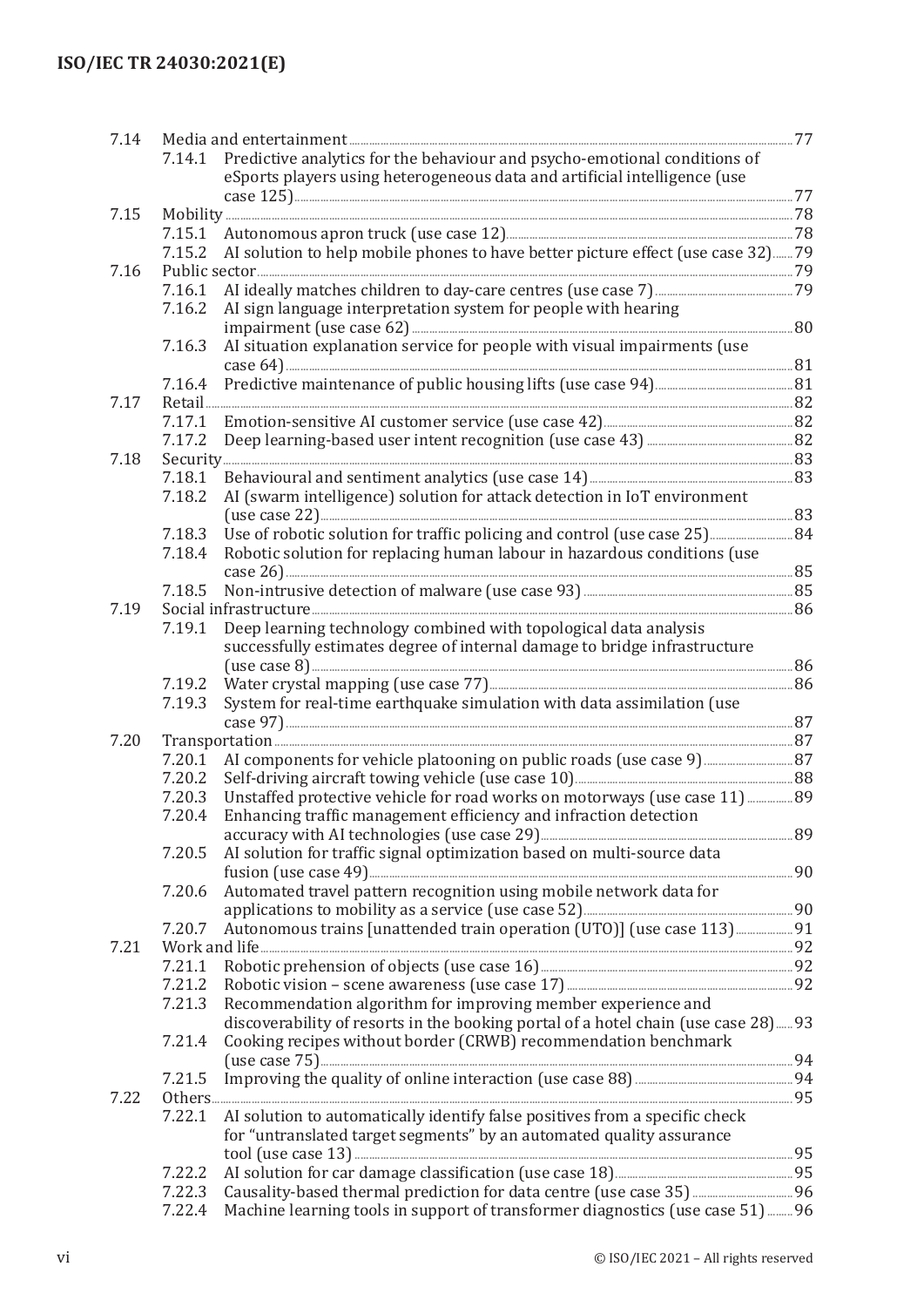| 7.22.8 Expansion of AI training dataset and contents using artificial intelligence |     |
|------------------------------------------------------------------------------------|-----|
| 7.22.9 Open spatial dataset for developing AI algorithms based on remote           |     |
|                                                                                    |     |
|                                                                                    |     |
| Annex C (informative) In-depth analysis of machine learning tools in support of    | 105 |
|                                                                                    |     |
|                                                                                    |     |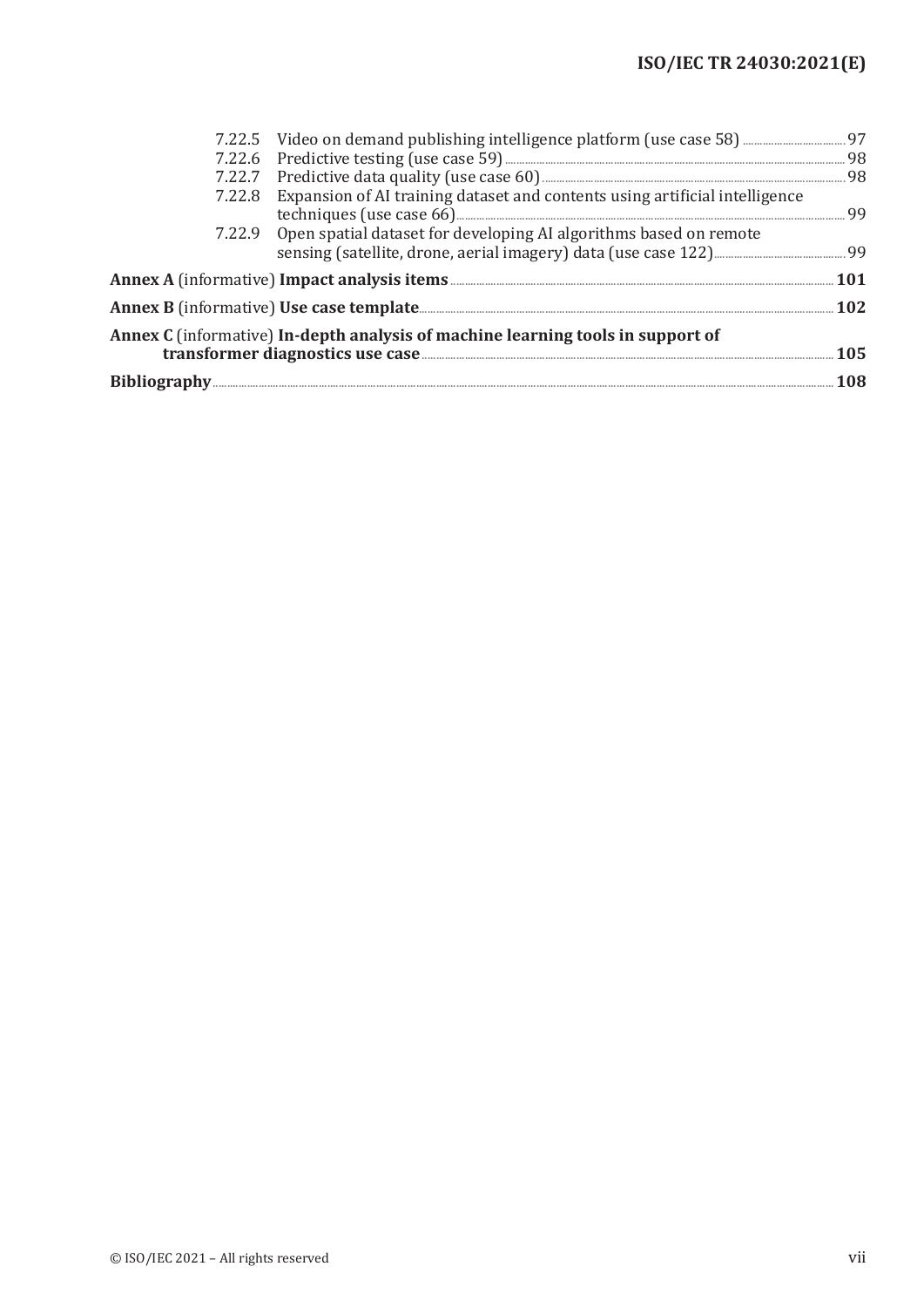## <span id="page-7-0"></span>**Foreword**

ISO (the International Organization for Standardization) and IEC (the International Electrotechnical Commission) form the specialized system for worldwide standardization. National bodies that are members of ISO or IEC participate in the development of International Standards through technical committees established by the respective organization to deal with particular fields of technical activity. ISO and IEC technical committees collaborate in fields of mutual interest. Other international organizations, governmental and non-governmental, in liaison with ISO and IEC, also take part in the work.

The procedures used to develop this document and those intended for its further maintenance are described in the ISO/IEC Directives, Part 1. In particular, the different approval criteria needed for the different types of document should be noted. This document was drafted in accordance with the editorial rules of the ISO/IEC Directives, Part 2 (see [www.iso.org/directives](http://www.iso.org/directives) or [www.iec.ch/members](http://www.iec.ch/members_experts/refdocs) [\\_experts/](http://www.iec.ch/members_experts/refdocs)refdocs).

Attention is drawn to the possibility that some of the elements of this document may be the subject of patent rights. ISO and IEC shall not be held responsible for identifying any or all such patent rights. Details of any patent rights identified during the development of the document will be in the Introduction and/or on the ISO list of patent declarations received (see [www.iso.org/](https://www.iso.org/iso-standards-and-patents.html)patents) or the IEC list of patent declarations received (see [patents.iec.ch](https://patents.iec.ch)).

Any trade name used in this document is information given for the convenience of users and does not constitute an endorsement.

For an explanation of the voluntary nature of standards, the meaning of ISO specific terms and expressions related to conformity assessment, as well as information about ISO's adherence to the World Trade Organization (WTO) principles in the Technical Barriers to Trade (TBT) see [www.iso.org/](http://www.iso.org/iso/foreword.html) [iso/foreword.html](http://www.iso.org/iso/foreword.html). In the IEC, see www.iec.ch/[understanding-standards](https://www.iec.ch/understanding-standards).

This document was prepared by Joint Technical Committee ISO/IEC JTC 1, *Information technology*, Subcommittee SC 42, *Artificial intelligence*.

Any feedback or questions on this document should be directed to the user's national standards body. A complete listing of these bodies can be found at [www.iso.org/members.html](http://www.iso.org/members.html) and [www.iec.ch/](http://www.iec.ch/national-committees)national [-committees.](http://www.iec.ch/national-committees)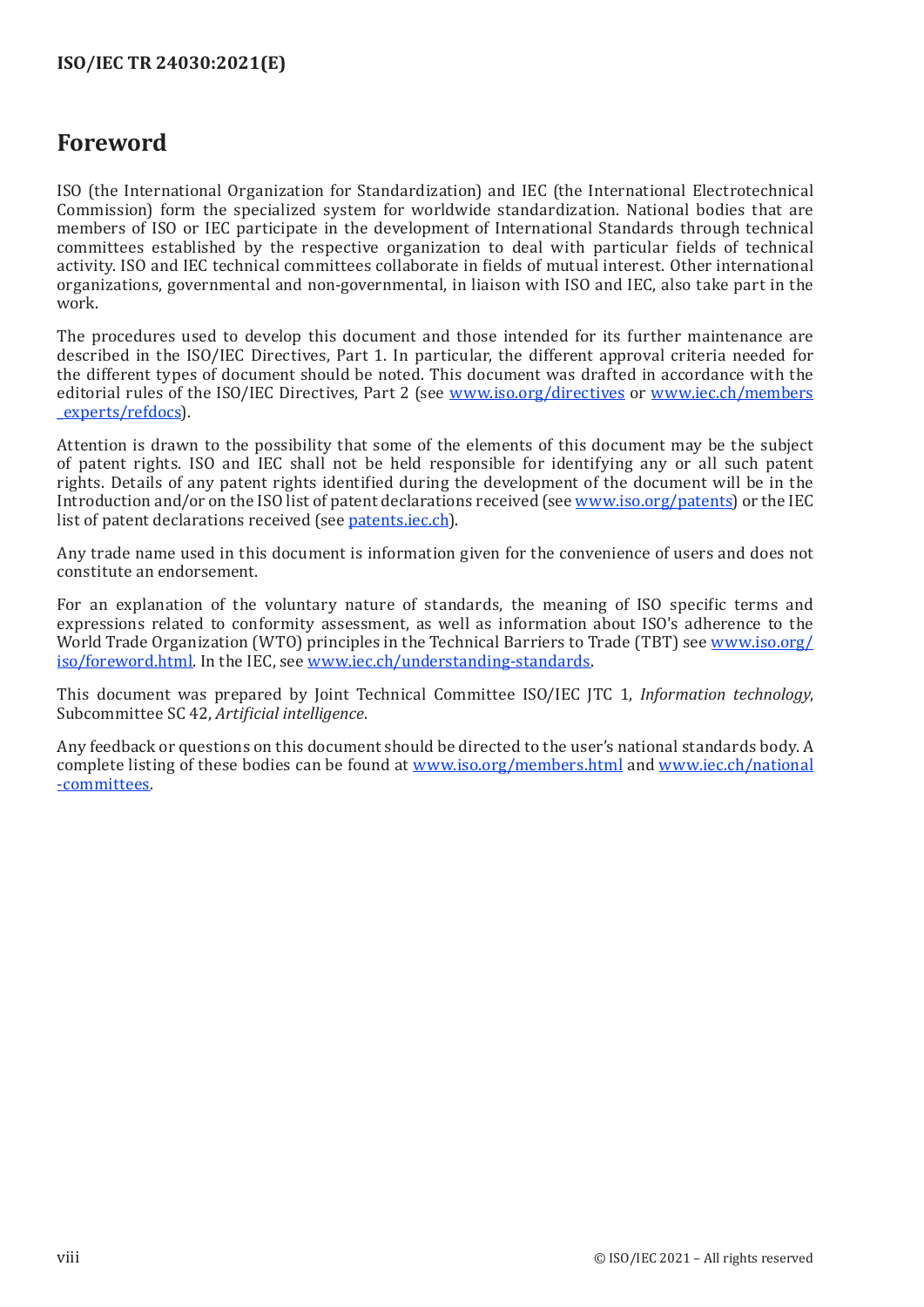## <span id="page-8-0"></span>**Introduction**

This document provides a collection of use cases of artificial intelligence (AI) applications in a variety of domains.

In total, 132 AI use cases were submitted by experts between July 2018 and the end of November 2019. In this document, the term "use cases" means "collection of submitted use cases".

The rationale for this document is as follows:

- illustrating the applicability of the AI standardization work across a variety of application domains;
- input to and reference for AI standardization work;
- sharing the collected use cases in support of AI standardization work with external organizations and internal entities to foster collaboration;
- reach out to new stakeholders interested in AI applicability;
- establishment of liaison organizations to collect requirements for AI via use cases;
- by investigating use cases, it is possible to find the new technical requirements (standardized demand) from the market, accelerating the transformation of science and technology achievements.

While a bottom-up approach was used to collect use cases, a top-down approach is used in this document to identify AI applications, and their deployment models, and their application domains., which is shown in Clause 5.

The first step taken to collect use cases was to identify application domains of AI systems (described in Clause 5) and to provide a use case template (described in 6.4 and Annex B). Contributors were requested to submit use cases using the provided template.

For improving the quality of use cases, a guidance was provided for contributors. The guidance included identified acceptable sources (described in  $6.3$ ) and AI characteristics (described in  $6.4$ ) for preparing use cases.

In this document, subclause 6.5 includes basic statistics of use cases. Subclause 6.6 and Annex C describe the findings from use case analysis.

The use cases were grouped and categorized according to the identified application domains. In this document, use cases are summarized and grouped according to the application domains in Clause 7. Readers of this document can find use cases of specific application domains and their original submissions at https://standards[.iso.org/iso-iec/tr/24030/ed-1/en.](https://standards.iso.org/iso-iec/tr/24030/ed-1/en)

AI is an emerging field with use cases and solutions with a wide range of maturity and success. The descriptions are given for the convenience of users of this document and does not constitute an endorsement by ISO.